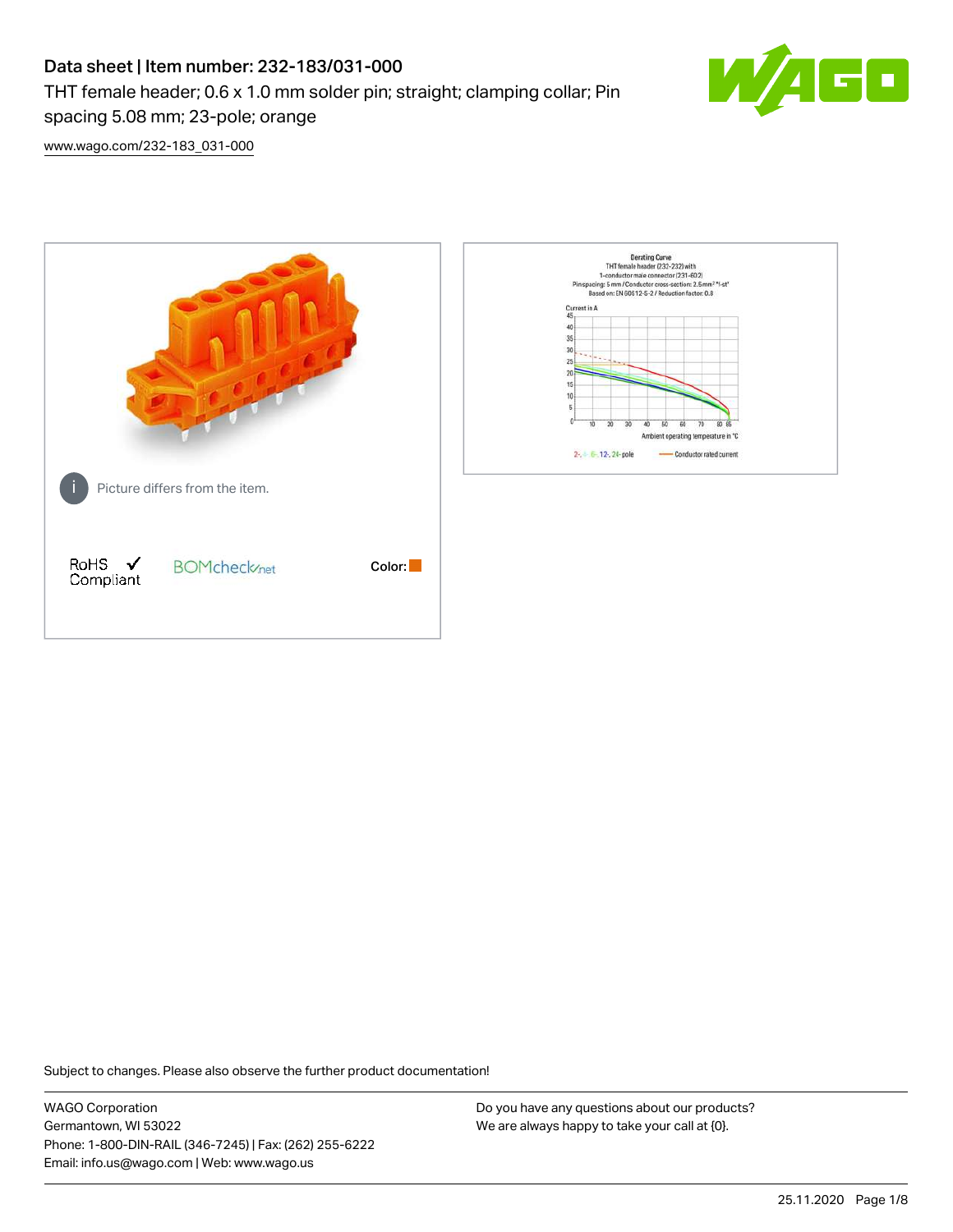



#### Item description

- $\blacksquare$ Horizontal or vertical PCB mounting via straight or angled solder pins
- П For board-to-board and board-to-wire connections
- $\blacksquare$ Touch-proof PCB outputs
- $\blacksquare$ Easy-to-identify PCB inputs and outputs
- $\blacksquare$ With coding fingers

#### Safety information 1:

The MCS - MULTI CONNECTION SYSTEM includes connectors without breaking capacity in accordance with DIN EN 61984. When used as intended, these connectors must not be connected/disconnected when live or under load. The circuit design should ensure header pins, which can be touched, are not live when unmated.

## Data Electrical data

Subject to changes. Please also observe the further product documentation!

WAGO Corporation Germantown, WI 53022 Phone: 1-800-DIN-RAIL (346-7245) | Fax: (262) 255-6222 Email: info.us@wago.com | Web: www.wago.us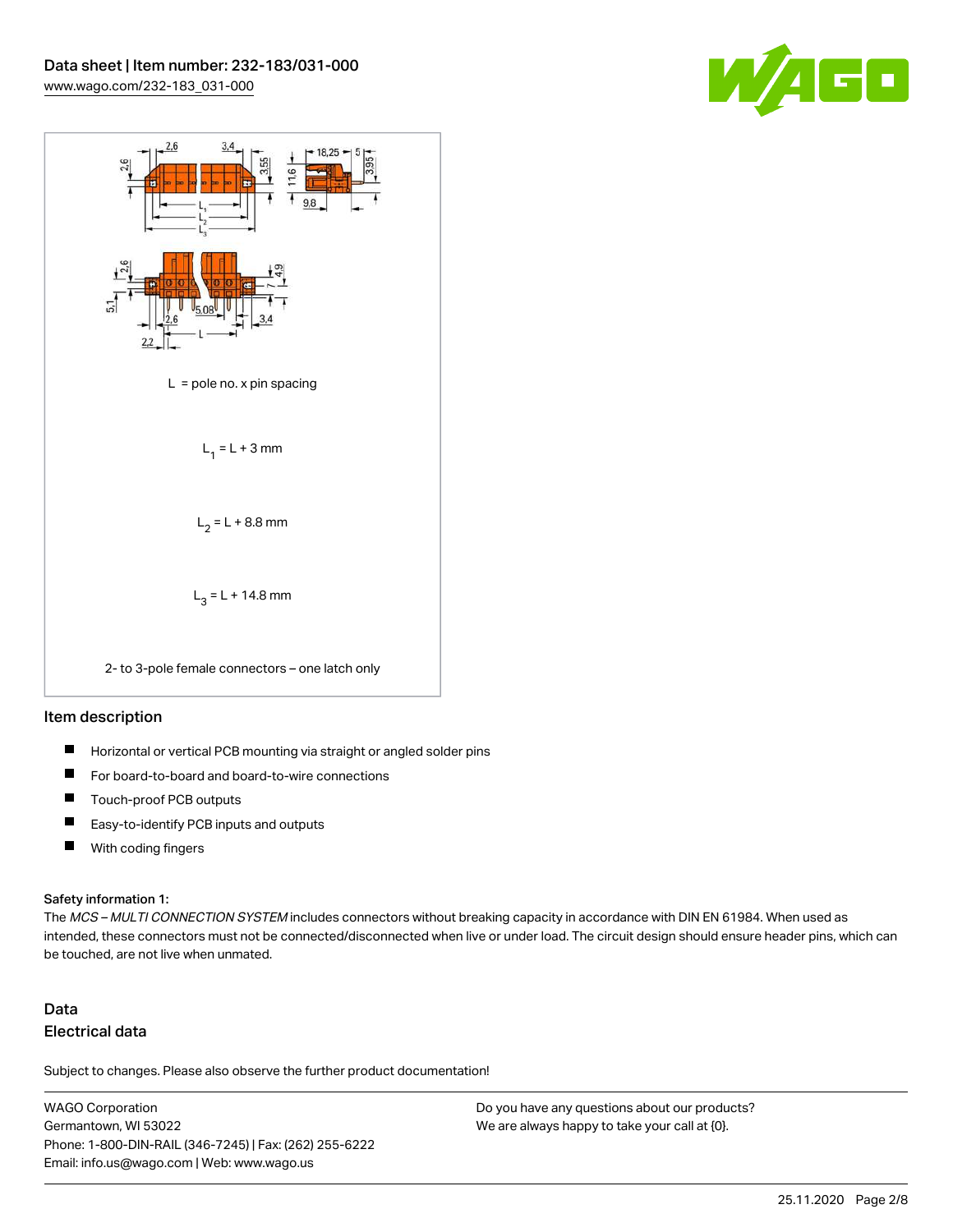

#### Ratings per IEC/EN 60664-1

| Ratings per                 | IEC/EN 60664-1                                                        |
|-----------------------------|-----------------------------------------------------------------------|
| Rated voltage (III / 3)     | 320 V                                                                 |
| Rated surge voltage (III/3) | 4 <sub>k</sub> V                                                      |
| Rated voltage (III/2)       | 320 V                                                                 |
| Rated surge voltage (III/2) | 4 <sub>k</sub> V                                                      |
| Nominal voltage (II/2)      | 630 V                                                                 |
| Rated surge voltage (II/2)  | 4 <sub>k</sub> V                                                      |
| Rated current               | 12A                                                                   |
| Legend (ratings)            | $(III / 2)$ $\triangle$ Overvoltage category III / Pollution degree 2 |

#### Ratings per UL 1059

| Approvals per                  | UL 1059 |
|--------------------------------|---------|
| Rated voltage UL (Use Group B) | 300 V   |
| Rated current UL (Use Group B) | 15 A    |
| Rated voltage UL (Use Group D) | 300 V   |
| Rated current UL (Use Group D) | 10A     |

#### Ratings per UL 1977

| Rated voltage UL 1977 | 600 <sup>V</sup><br>. |
|-----------------------|-----------------------|
| Rated current UL 1977 |                       |

### Ratings per CSA

| Approvals per                   | CSA   |
|---------------------------------|-------|
| Rated voltage CSA (Use Group B) | 300 V |
| Rated current CSA (Use Group B) | 15 A  |
| Rated voltage CSA (Use Group D) | 300 V |
| Rated current CSA (Use Group D) | 10 A  |

#### Connection data

| Pole No.                          | 23 |
|-----------------------------------|----|
| Total number of connection points | 23 |
| Total number of potentials        | 23 |
| Number of connection types        |    |
| Number of levels                  |    |

Subject to changes. Please also observe the further product documentation!

| <b>WAGO Corporation</b>                                | Do you have any questions about our products? |
|--------------------------------------------------------|-----------------------------------------------|
| Germantown, WI 53022                                   | We are always happy to take your call at {0}. |
| Phone: 1-800-DIN-RAIL (346-7245)   Fax: (262) 255-6222 |                                               |
| Email: info.us@wago.com   Web: www.wago.us             |                                               |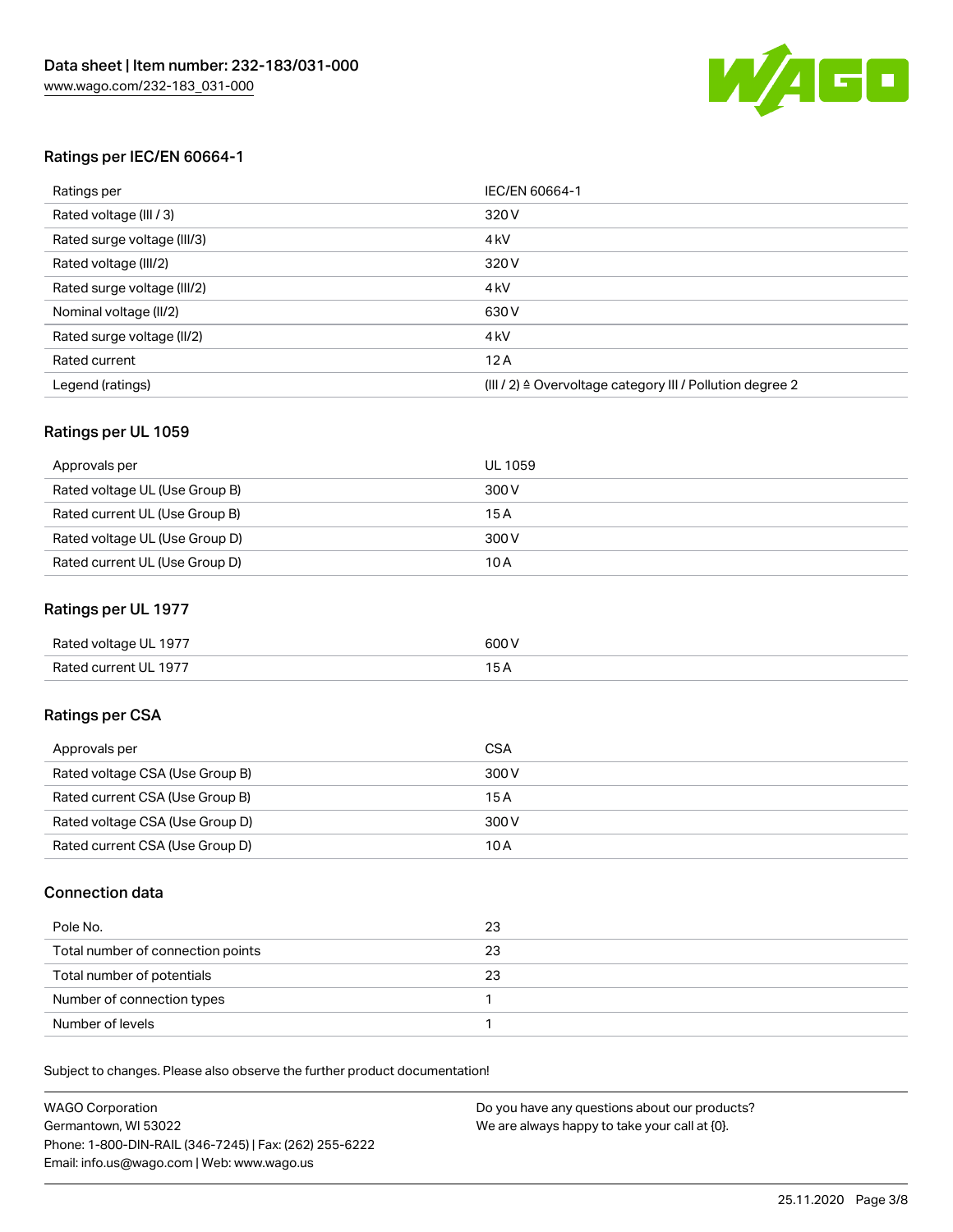

## Physical data

| Pin spacing                          | 5.08 mm / 0.2 inch     |
|--------------------------------------|------------------------|
| Width                                | 131.64 mm / 5.183 inch |
| Height                               | 23.25 mm / 0.915 inch  |
| Height from the surface              | 18.25 mm / 0.719 inch  |
| Depth                                | 11.6 mm / 0.457 inch   |
| Solder pin length                    | $5 \,\mathrm{mm}$      |
| Solder pin dimensions                | $0.6 \times 1$ mm      |
| Drilled hole diameter with tolerance | $1.3$ $(+0.1)$ mm      |

### Mechanical data

| Mounting type | Mounting flange       |
|---------------|-----------------------|
| Mounting type | Feed-through mounting |
|               | Panel mounting        |

## Plug-in connection

| Contact type (pluggable connector) | Female connector/socket |
|------------------------------------|-------------------------|
| Connector (connection type)        | for PCB                 |
| Mismating protection               | No                      |
| Mating direction to the PCB        | 90°                     |

#### PCB contact

| PCB contact                         | THT                                        |
|-------------------------------------|--------------------------------------------|
| Solder pin arrangement              | over the entire female connector (in-line) |
| Number of solder pins per potential |                                            |

## Material Data

| Color                       | orange           |
|-----------------------------|------------------|
| Material group              |                  |
| Insulation material         | Polyamide (PA66) |
| Flammability class per UL94 | V0               |
| Contact material            | Copper alloy     |
| Contact plating             | tin-plated       |
| Fire load                   | 0.344 MJ         |
| Weight                      | 20.5g            |

Subject to changes. Please also observe the further product documentation!

| <b>WAGO Corporation</b>                                | Do you have any questions about our products? |
|--------------------------------------------------------|-----------------------------------------------|
| Germantown, WI 53022                                   | We are always happy to take your call at {0}. |
| Phone: 1-800-DIN-RAIL (346-7245)   Fax: (262) 255-6222 |                                               |
| Email: info.us@wago.com   Web: www.wago.us             |                                               |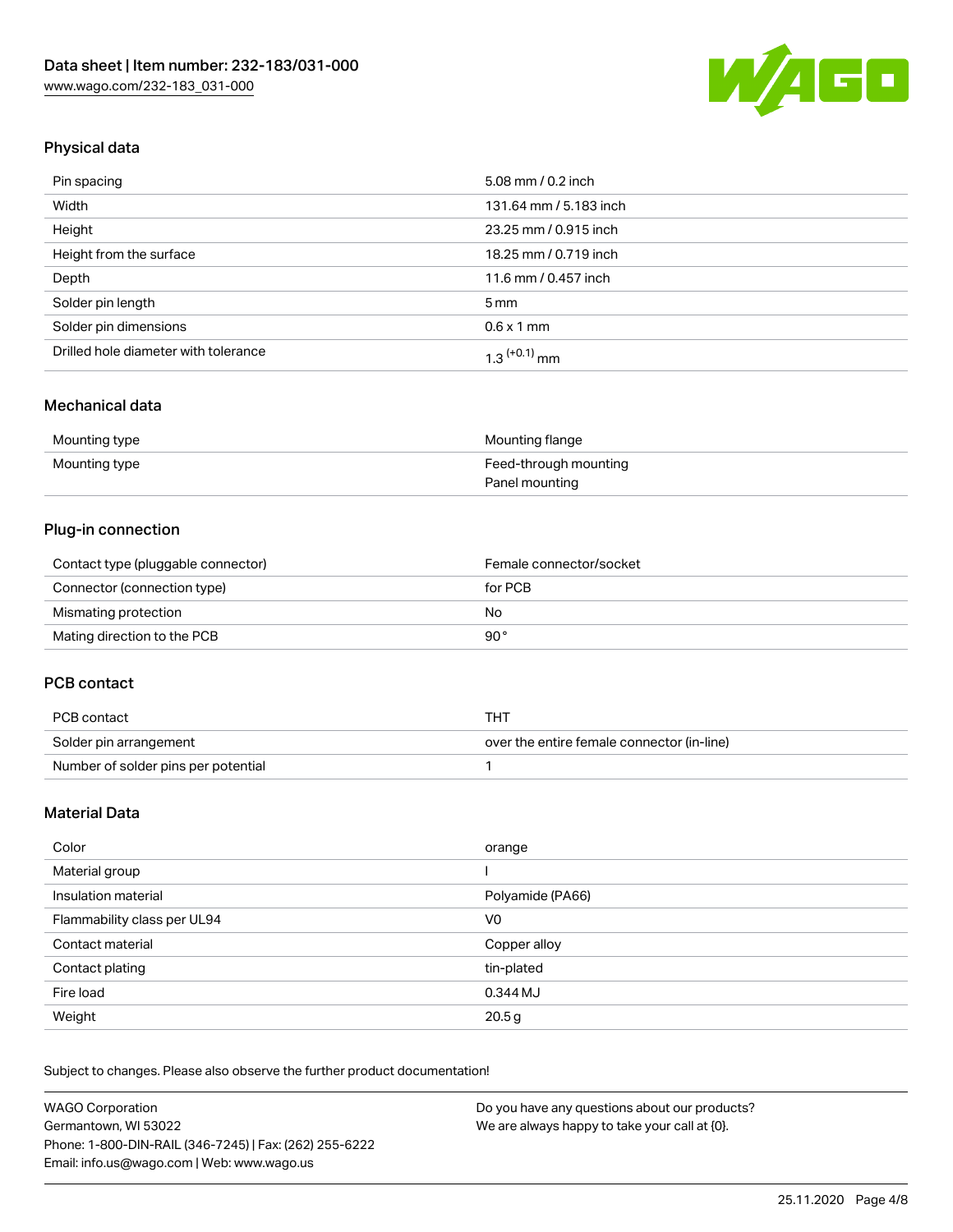

#### Environmental Requirements

| Limit temperature range | . +85 °C<br>-60 |
|-------------------------|-----------------|
|-------------------------|-----------------|

#### Commercial data

| Product Group         | 3 (Multi Conn. System) |
|-----------------------|------------------------|
| Packaging type        | <b>BOX</b>             |
| Country of origin     | DE                     |
| <b>GTIN</b>           | 4044918624435          |
| Customs tariff number | 85366990990            |

#### Approvals / Certificates

#### Ship Approvals

|                           |                             |                                 | Certificate |
|---------------------------|-----------------------------|---------------------------------|-------------|
| Logo                      | Approval                    | <b>Additional Approval Text</b> | name        |
| ABS.                      | <b>ABS</b>                  | $\overline{\phantom{a}}$        | $19 -$      |
|                           | American Bureau of Shipping |                                 | HG15869876- |
|                           |                             |                                 | <b>PDA</b>  |
|                           |                             |                                 |             |
|                           | <b>BV</b>                   | IEC 60998                       | 11915/D0 BV |
| 瓕                         | Bureau Veritas S.A.         |                                 |             |
|                           |                             |                                 |             |
| <b>BUREAU</b><br>VERITAST |                             |                                 |             |

#### UL-Approvals

| Logo | Approval                             | <b>Additional Approval Text</b> | Certificate<br>name |
|------|--------------------------------------|---------------------------------|---------------------|
| Р.   | UL<br>UL International Germany GmbH  | <b>UL 1977</b>                  | E45171              |
| o    | UR<br>Underwriters Laboratories Inc. | <b>UL 1059</b>                  | E45172<br>sec. 18   |

#### **Counterpart**



### Item no.231-653

1-conductor male connector; 2.5 mm²; Pin spacing 5.08 mm; 23-pole; 2,50 mm²; orange [www.wago.com/231-653](https://www.wago.com/231-653)

Subject to changes. Please also observe the further product documentation!

WAGO Corporation Germantown, WI 53022 Phone: 1-800-DIN-RAIL (346-7245) | Fax: (262) 255-6222 Email: info.us@wago.com | Web: www.wago.us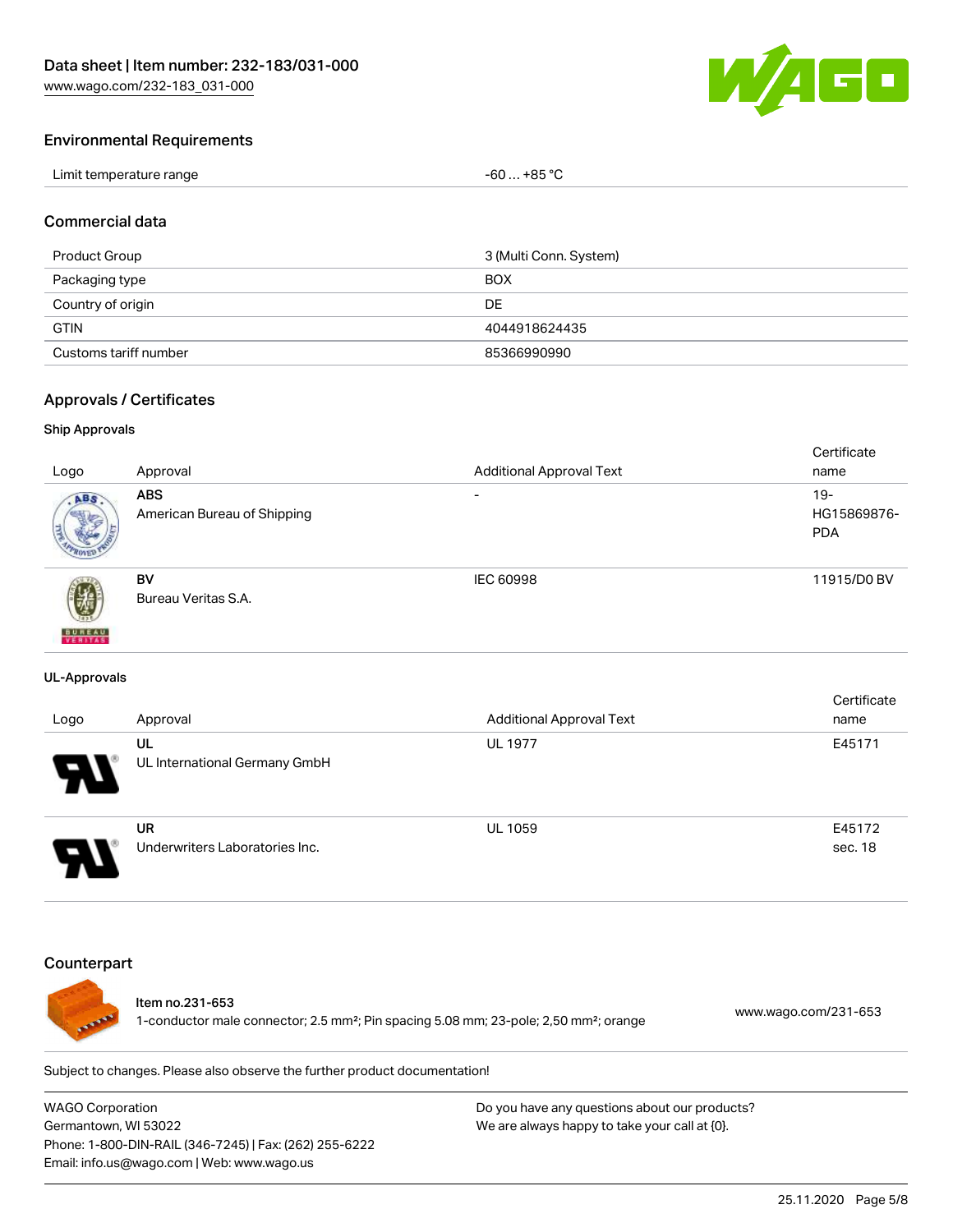

## Compatible products

| assembling |                                                                                                                            |                      |
|------------|----------------------------------------------------------------------------------------------------------------------------|----------------------|
|            | Item no.: 231-194<br>Self-tapping screw; B 2.2x13, fixing hole 1.8 mm $\varnothing$                                        | www.wago.com/231-194 |
|            | Item no.: 231-195<br>Screw with nut; M2x12; for fixing element                                                             | www.wago.com/231-195 |
|            | Item no.: 231-295<br>Screw with nut                                                                                        | www.wago.com/231-295 |
| check      |                                                                                                                            |                      |
|            | Item no.: 210-136<br>Test plug; 2 mm $\varnothing$ ; with 500 mm cable                                                     | www.wago.com/210-136 |
|            | Item no.: 210-137<br>Test plug; 2.3 mm $\varnothing$ ; with 500 mm cable                                                   | www.wago.com/210-137 |
|            | Item no.: 231-661<br>Test plugs for female connectors; for 5 mm and 5.08 mm pin spacing; 2,50 mm <sup>2</sup> ; light gray | www.wago.com/231-661 |

## Downloads Documentation

## Additional Information

| Technical explanations                                                                                                                                                 | Apr 3, 2019                                   | pdf<br>3.6 MB | Download |
|------------------------------------------------------------------------------------------------------------------------------------------------------------------------|-----------------------------------------------|---------------|----------|
| <b>CAD files</b>                                                                                                                                                       |                                               |               |          |
| CAD data                                                                                                                                                               |                                               |               |          |
| 2D/3D Models 232-183/031-000                                                                                                                                           |                                               | <b>URL</b>    | Download |
| CAE data                                                                                                                                                               |                                               |               |          |
| EPLAN Data Portal 232-183/031-000                                                                                                                                      |                                               | URL           | Download |
| ZUKEN Portal 232-183/031-000                                                                                                                                           |                                               | <b>URL</b>    | Download |
| <b>PCB Design</b>                                                                                                                                                      |                                               |               |          |
| Symbol and Footprint 232-183/031-000                                                                                                                                   |                                               | URL           | Download |
| CAx data for your PCB design, consisting of "schematic symbols and PCB footprints",<br>allow easy integration of the WAGO component into your development environment. |                                               |               |          |
| Subject to changes. Please also observe the further product documentation!                                                                                             |                                               |               |          |
| <b>WAGO Corporation</b>                                                                                                                                                | Do you have any questions about our products? |               |          |

Germantown, WI 53022 Phone: 1-800-DIN-RAIL (346-7245) | Fax: (262) 255-6222 Email: info.us@wago.com | Web: www.wago.us

We are always happy to take your call at {0}.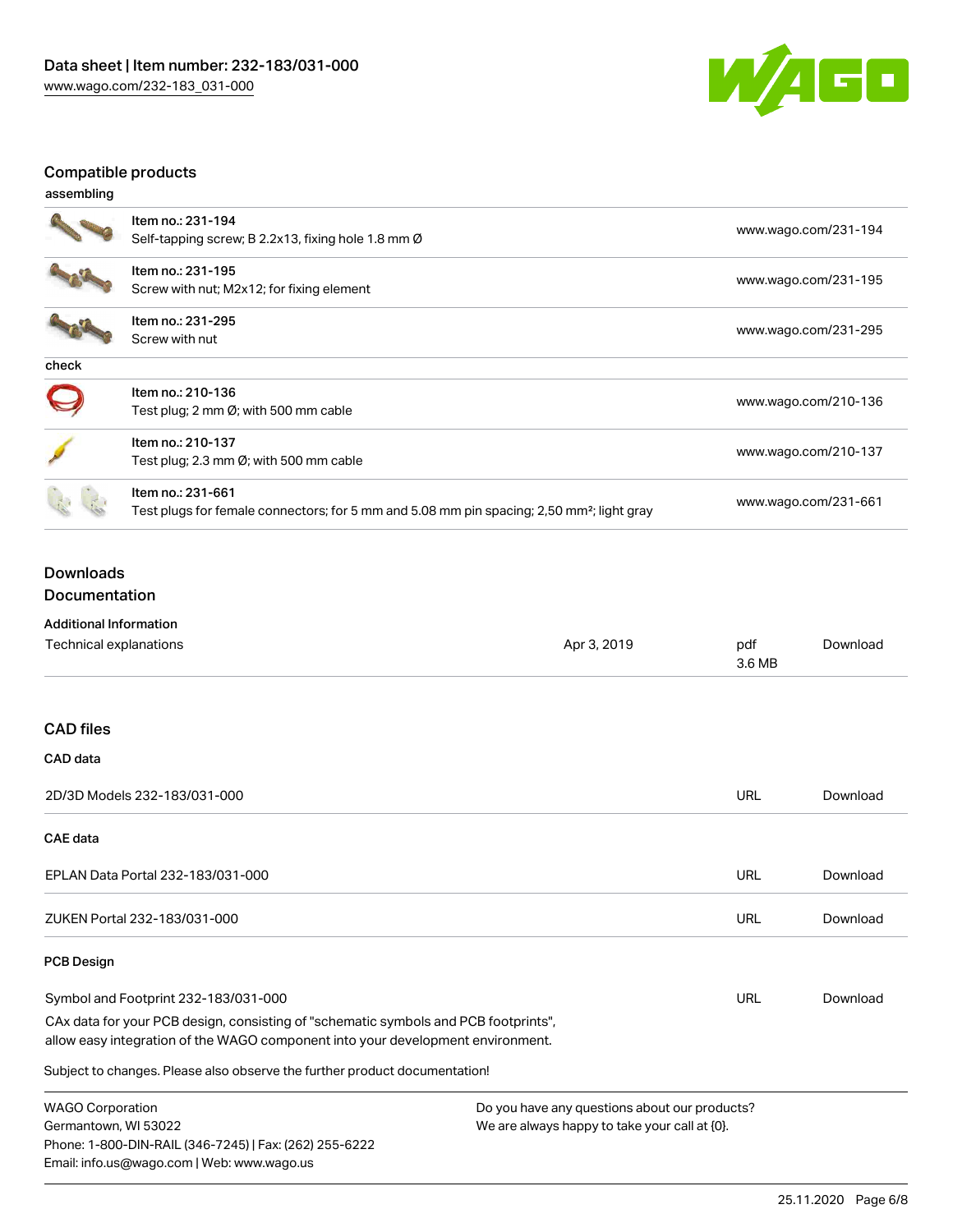#### Supported formats:

- $\blacksquare$ Accel EDA 14 & 15
- $\blacksquare$ Altium 6 to current version
- $\blacksquare$ Cadence Allegro
- $\blacksquare$ **DesignSpark**
- $\blacksquare$ Eagle Libraries
- $\blacksquare$ KiCad
- $\blacksquare$ Mentor Graphics BoardStation
- $\blacksquare$ Mentor Graphics Design Architect
- $\blacksquare$ Mentor Graphics Design Expedition 99 and 2000
- $\blacksquare$ OrCAD 9.X PCB and Capture
- $\blacksquare$ PADS PowerPCB 3, 3.5, 4.X, and 5.X
- $\blacksquare$ PADS PowerPCB and PowerLogic 3.0
- $\blacksquare$ PCAD 2000, 2001, 2002, 2004, and 2006
- $\blacksquare$ Pulsonix 8.5 or newer
- $\blacksquare$ STL
- 3D STEP П
- $\blacksquare$ TARGET 3001!
- $\blacksquare$ View Logic ViewDraw
- $\blacksquare$ Quadcept
- Zuken CadStar 3 and 4  $\blacksquare$
- Zuken CR-5000 and CR-8000 П

PCB Component Libraries (EDA), PCB CAD Library Ultra Librarian

#### Installation Notes

Application

Subject to changes. Please also observe the further product documentation!

WAGO Corporation Germantown, WI 53022 Phone: 1-800-DIN-RAIL (346-7245) | Fax: (262) 255-6222 Email: info.us@wago.com | Web: www.wago.us